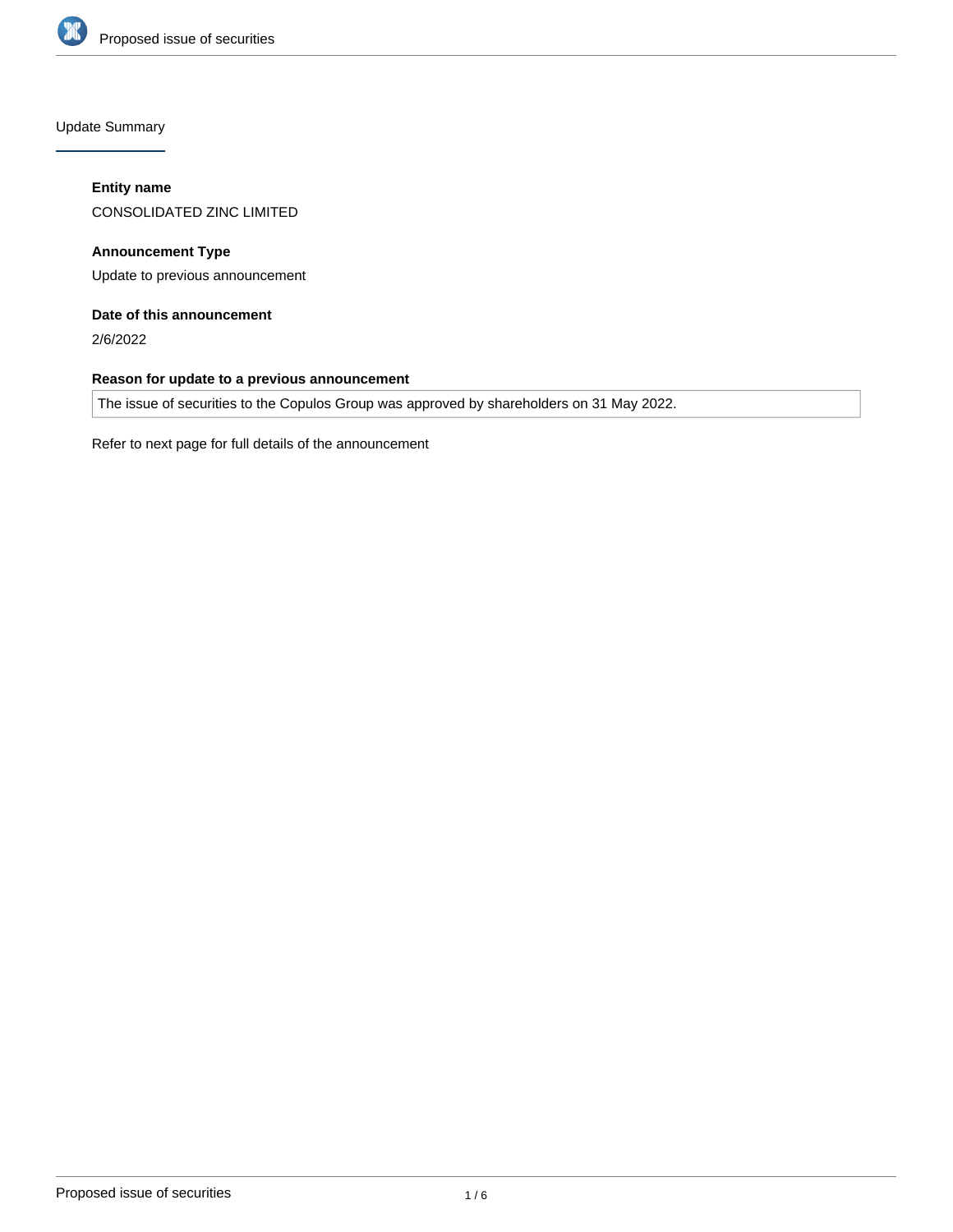

#### Part 1 - Entity and announcement details

### **1.1 Name of +Entity**

# CONSOLIDATED ZINC LIMITED

We (the entity named above) give ASX the following information about a proposed issue of +securities and, if ASX agrees to +quote any of the +securities (including any rights) on a +deferred settlement basis, we agree to the matters set out in Appendix 3B of the ASX Listing Rules.

If the +securities are being offered under a +disclosure document or +PDS and are intended to be quoted on ASX, we also apply for quotation of all of the +securities that may be issued under the +disclosure document or +PDS on the terms set out in Appendix 2A of the ASX Listing Rules (on the understanding that once the final number of +securities issued under the +disclosure document or +PDS is known, in accordance with Listing Rule 3.10.3C, we will complete and lodge with ASX an Appendix 2A online form notifying ASX of their issue and applying for their quotation).

#### **1.2 Registered Number Type**

# **Registration Number**

**ACN** 

118554359

### **1.3 ASX issuer code**

**CZL** 

#### **1.4 The announcement is**

Update/amendment to previous announcement

### **1.4a Reason for update to a previous announcement**

The issue of securities to the Copulos Group was approved by shareholders on 31 May 2022.

### **1.4b Date of previous announcement to this update**

30/3/2022

### **1.5 Date of this announcement**

2/6/2022

**1.6 The Proposed issue is:**

 $\mathfrak{C}$  A placement or other type of issue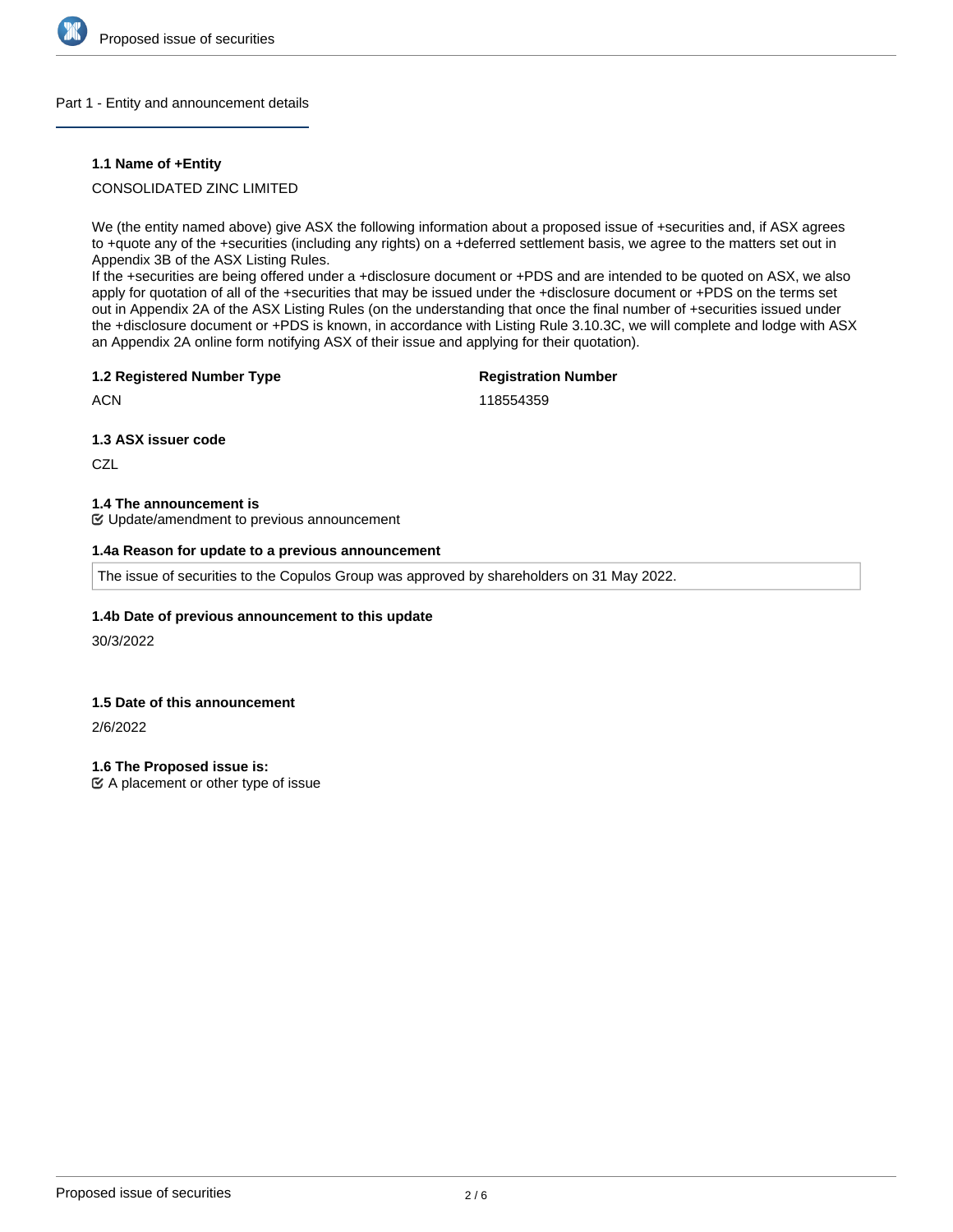

Part 7 - Details of proposed placement or other issue

Part 7A - Conditions

**7A.1 Do any external approvals need to be obtained or other conditions satisfied before the placement or other type of issue can proceed on an unconditional basis?** Yes

7A.1a Conditions

| <b>Approval/Condition</b> | Date for determination | Is the date estimated or<br>actual? | ** Approval             |
|---------------------------|------------------------|-------------------------------------|-------------------------|
| +Security holder approval | 31/5/2022              |                                     | received/condition met? |
|                           |                        | <b></b> i⊠ Actual                   | Yes                     |

#### **Comments**

The placement to the Copulos Group is subject to shareholder approval in accordance with the ASX listing rules. Shareholder approval will be sought at the AGM to be held by the end of May 2022.

Part 7B - Issue details

**Is the proposed security a 'New class' (+securities in a class that is not yet quoted or recorded by ASX) or an 'Existing class' (additional securities in a class that is already quoted or recorded by ASX)?** Existing class

**Will the proposed issue of this +security include an offer of attaching +securities?** Yes

Details of +securities proposed to be issued

#### **ASX +security code and description**

CZL : ORDINARY FULLY PAID

#### **Number of +securities proposed to be issued**

12,000,000

#### **Offer price details**

**Are the +securities proposed to be issued being issued for a cash consideration?** Yes

**In what currency is the cash consideration being paid?**

**What is the issue price per**

**+security?**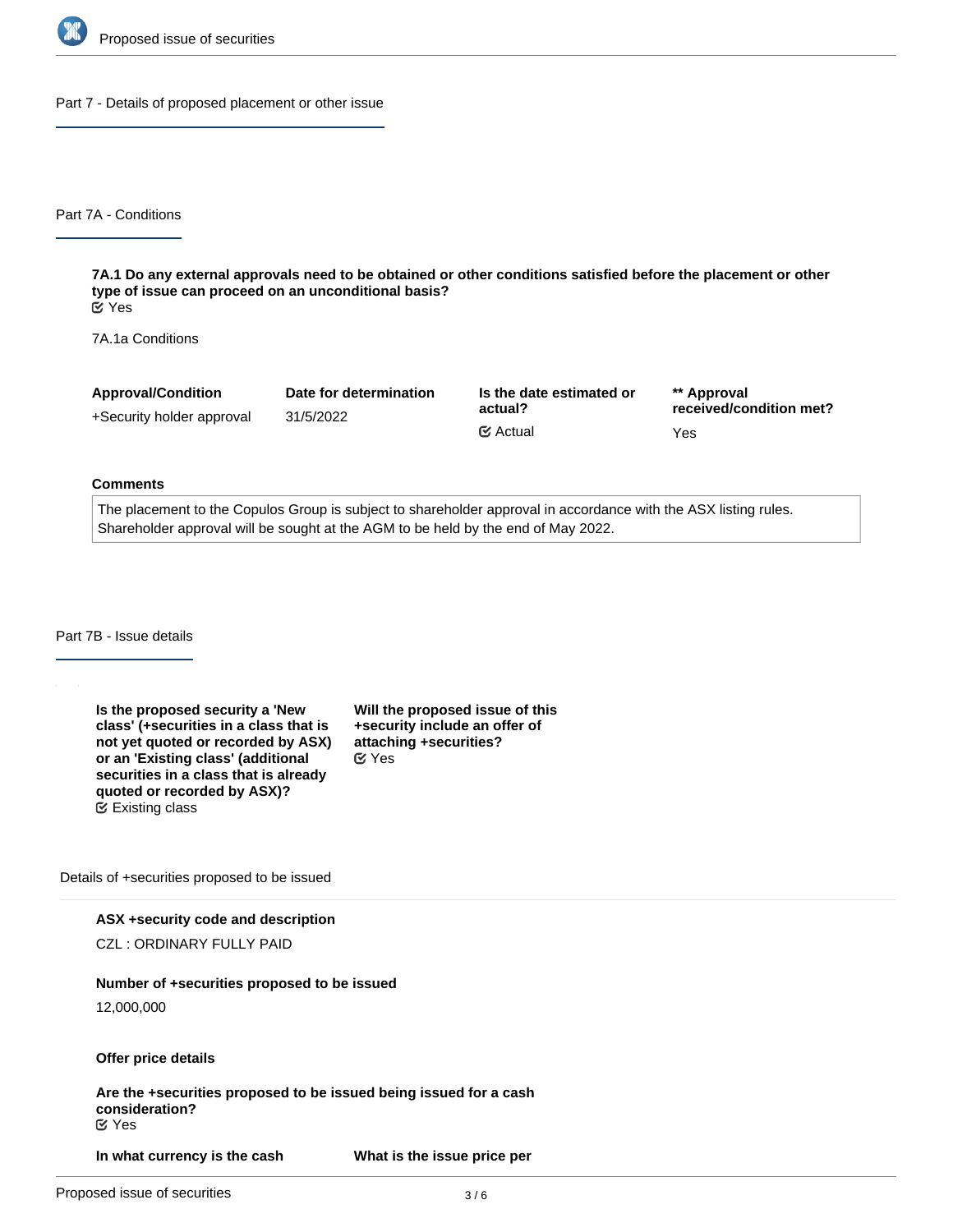

# **consideration being paid?**

AUD - Australian Dollar

**+security?** AUD 0.02500

**Will these +securities rank equally in all respects from their issue date with the existing issued +securities in that class?** Yes

### Attaching +Security

**Is the proposed attaching security a 'New class' (+securities in a class that is not yet quoted or recorded by ASX) or an 'Existing class' (additional +securities in a class that is already quoted or recorded by ASX)?** Existing class

Attaching +Security - Existing class (additional +securities in a class that is already quoted or recorded by ASX)

# **Details of attaching +securities proposed to be issued**

# **ASX +security code and description**

CZLOB : OPTION EXPIRING 01-JUN-2023

### **Number of +securities proposed to be issued**

6,000,000

### **Offer price details**

**Are the +securities proposed to be issued being issued for a cash consideration?** No

### **Please describe the consideration being provided for the +securities**

1 free attaching CZLOB listed option for every 2 shares subscribed for and issued.

### **Please provide an estimate of the AUD equivalent of the consideration being provided for the +securities**

0.006000

**Will these +securities rank equally in all respects from their issue date with the existing issued +securities in that class?** Yes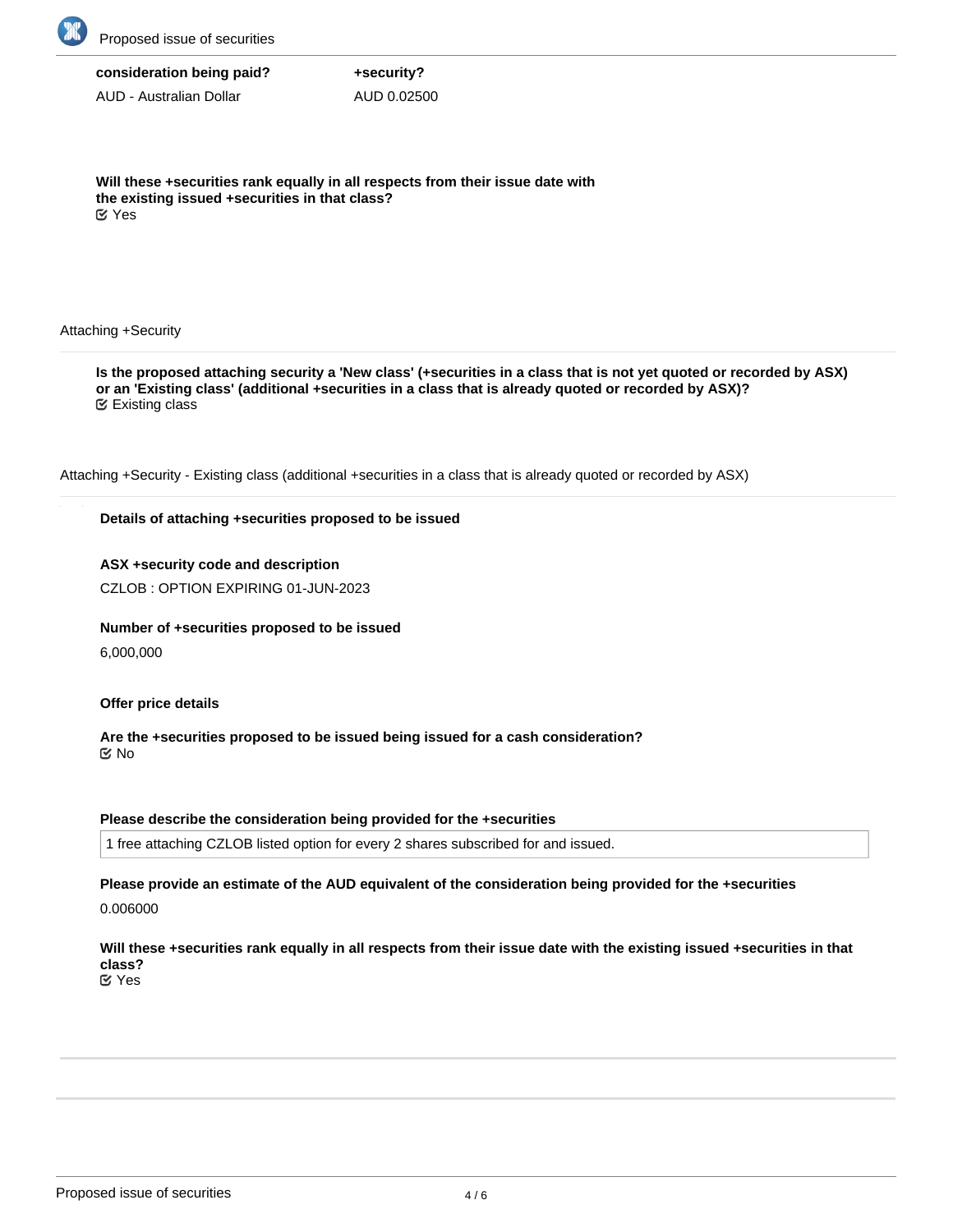

Part 7C - Timetable

**7C.1 Proposed +issue date** 2/6/2022

Part 7D - Listing Rule requirements

**7D.1 Has the entity obtained, or is it obtaining, +security holder approval for the entire issue under listing rule 7.1?** No

**7D.1b Are any of the +securities proposed to be issued without +security holder approval using the entity's 15% placement capacity under listing rule 7.1?** No

**7D.1c Are any of the +securities proposed to be issued without +security holder approval using the entity's additional 10% placement capacity under listing rule 7.1A (if applicable)?** No

**7D.2 Is a party referred to in listing rule 10.11 participating in the proposed issue?** Yes

**7D.3 Will any of the +securities to be issued be +restricted securities for the purposes of the listing rules?** No

**7D.4 Will any of the +securities to be issued be subject to +voluntary escrow?** No

Part 7E - Fees and expenses

**7E.1 Will there be a lead manager or broker to the proposed issue?** Yes

### **7E.1a Who is the lead manager/broker?**

Lazarus Corporate Finance Pty Ltd

## **7E.1b What fee, commission or other consideration is payable to them for acting as lead manager/broker?**

Lazarus Corporate Finance Pty Ltd acted as the lead manager to the placement and will be paid a management and capital raising fee totalling 6.0% of gross funds raised (plus GST).

**7E.2 Is the proposed issue to be underwritten?** No